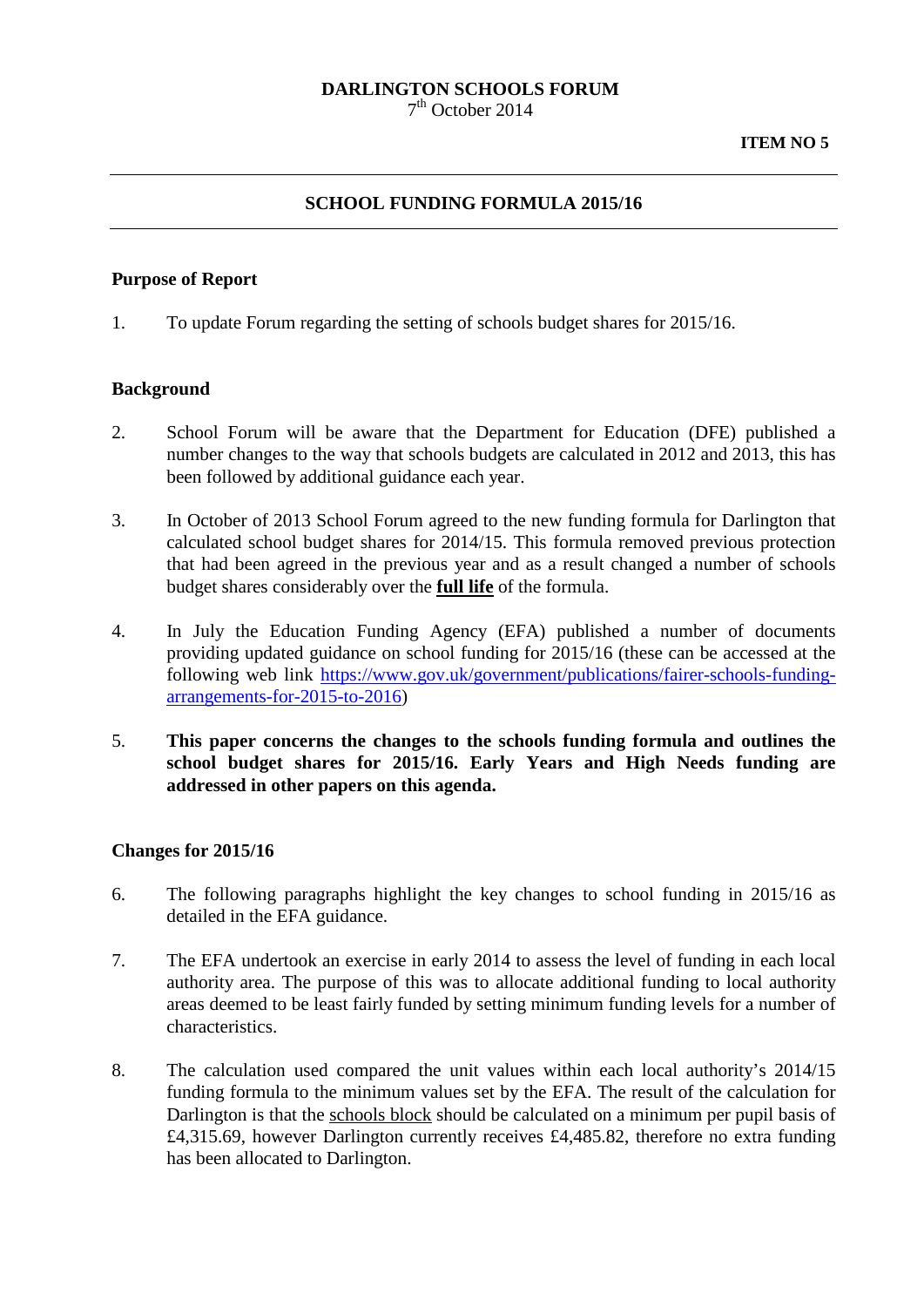- 9. It is the case that where the existing unit value is more than the minimum funding calculated by the EFA that the funding will remain on the existing unit value. i.e. there will be no reduction in DSG for areas already funded above the minimum level.
- 10. Forum should note that in the calculation the EFA used rates for the AWPU, deprivation factors etc. that are higher than the rates used in the current Darlington formula, however there is no obligation to use these rates in local formulas for 2015/16.
- 11. The funding formula in 2015/16 continues to have the same factors as in the current year as follows,
	- Basic Entitlement (AWPU)
	- Deprivation
	- Prior Attainment
	- Looked After Children
	- English as an additional language
	- Pupil Mobility
	- Sparsity
	- Lump Sum
	- Split Sites
	- Rates
	- Private Finance Initiative
	- London Fringe
	- Post 16
	- Exceptional premises
- 12. As in 2014/15 the Basic Entitlement and the Deprivation factors remain compulsory, the other factors being optional.
- 13. As Forum will be aware, not all factors are used in the Darlington formula, the following details any changes to the factors currently used in Darlington's 2014/15 formula.

| <b>Factor</b>            | <b>Change/Note</b>                                              |  |
|--------------------------|-----------------------------------------------------------------|--|
| <b>Basic Entitlement</b> | No change                                                       |  |
|                          |                                                                 |  |
|                          | Primary AWPU £2,000 minimum                                     |  |
|                          | Key Stage 3 AWPU £3,000 minimum                                 |  |
|                          | Key Stage 4 AWPU £3,000 minimum                                 |  |
| Deprivation              | No change                                                       |  |
|                          |                                                                 |  |
| <b>Prior Attainment</b>  | No change                                                       |  |
|                          |                                                                 |  |
| Looked After Children    | No change                                                       |  |
|                          |                                                                 |  |
| English as an additional | No change                                                       |  |
| language                 |                                                                 |  |
| Sparsity                 | There is a slight adjustment in the qualifying school criteria. |  |
|                          | The distance factor (as the crow flies) of 2 miles for primary  |  |
|                          | and 3 miles for secondary and likewise the maximum              |  |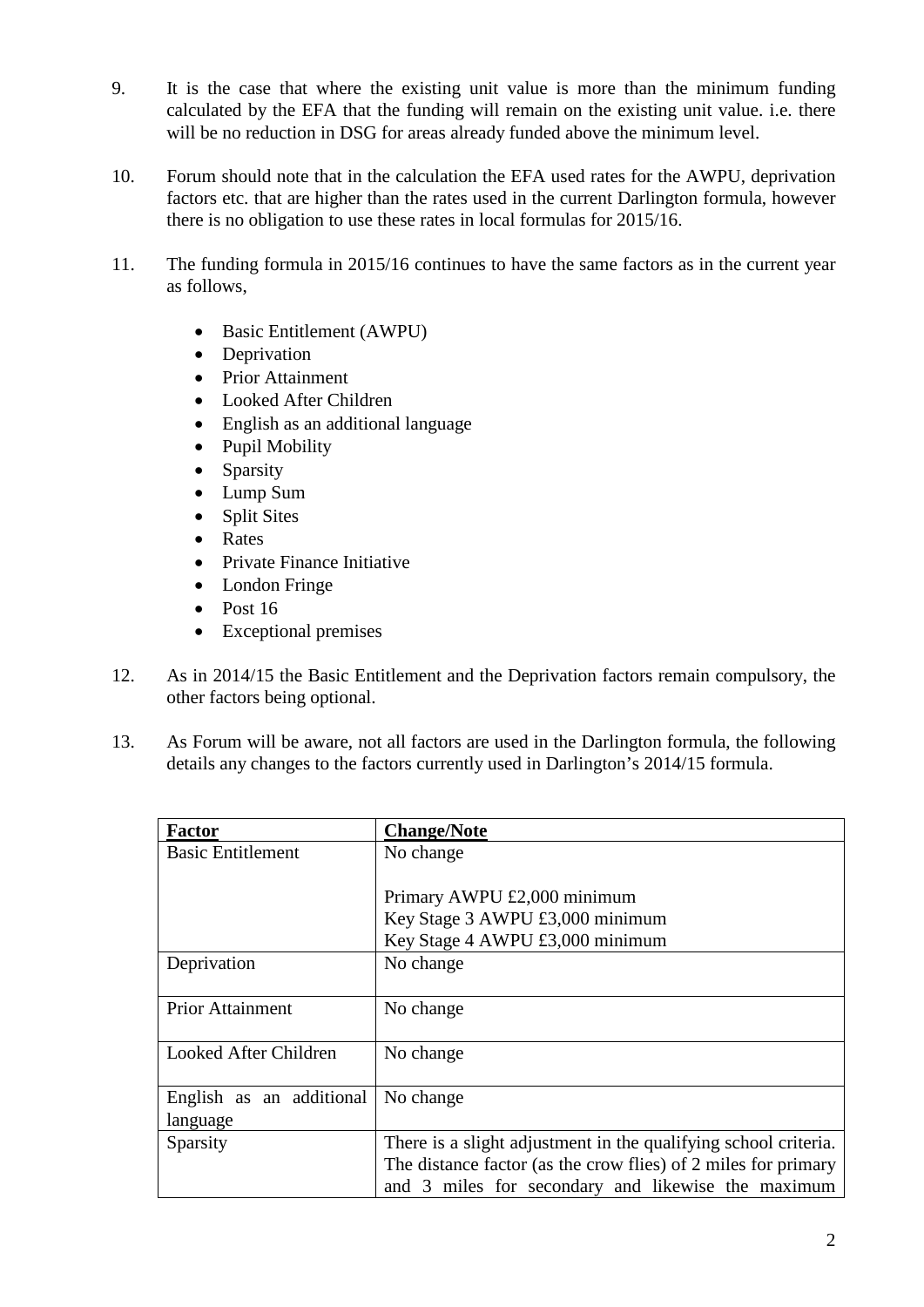|          | number of pupils at 150 for primary and 600 for secondary<br>still remain. However the number of children in the school<br>will now be "averaged" by year group and schools will only<br>qualify if they have below 21.4 average pupils (per year<br>group) and 120 for secondary.<br>amount that can be allocated remains at<br>The maximum<br>£100,000 |  |
|----------|----------------------------------------------------------------------------------------------------------------------------------------------------------------------------------------------------------------------------------------------------------------------------------------------------------------------------------------------------------|--|
| Lump Sum | No Change<br>Maximum lump sum in each phase £175,000                                                                                                                                                                                                                                                                                                     |  |
|          |                                                                                                                                                                                                                                                                                                                                                          |  |
| Rates    | No Change                                                                                                                                                                                                                                                                                                                                                |  |
|          | Funded at estimated rates value                                                                                                                                                                                                                                                                                                                          |  |

- 14. As in previous years the EFA will continue to provide the datasets for use in calculating the funding formula. These datasets must be used by all Authorities.
- 15. There remains a requirement to allocate at least 80% of the delegated schools funding on the basis of the pupil led factors.
- 16. The rules concerning delegation and de-delegation remain.
- 17. There is still no set constraint with regard to a primary/secondary ratio, however this has not been ruled out in future years.
- 18. There is still the ability to cap schools that's budget share increase in year to make the overall funding formula affordable; however as in the current year this cap cannot be more in value than the cost of the minimum funding guarantee (MFG).
- 19. As in the current year, the EFA have continued to keep protection within the funding formula, through a MFG. This is set for 15/16 at minus 1.5% (as in the current year), this means that no school will see a reduction in their funding on a per pupil basis of more than 1.5% when comparing 2015/16 with 2014/15 (as in previous years certain factors in the formula are removed from the MFG calculation e.g. rates, lump sum etc.).
- 20. Following a DFE consultation from 2015/16 the local funding formulas will include both non recoupment academies and mainstream free schools. These schools will continue to be funded direct by the EFA but the Local Authority will now receive funding within their DSG allocation which will be recouped in the same manner as recoupment academies. New free schools will not be included within the funding formula within their first year.

### **Timetable**

21. As in previous years the EFA require Local Authorities to submit a provisional funding formula in October using the current year's formula data. The purpose of this is to ensure that the funding formula meets with the EFA guidance.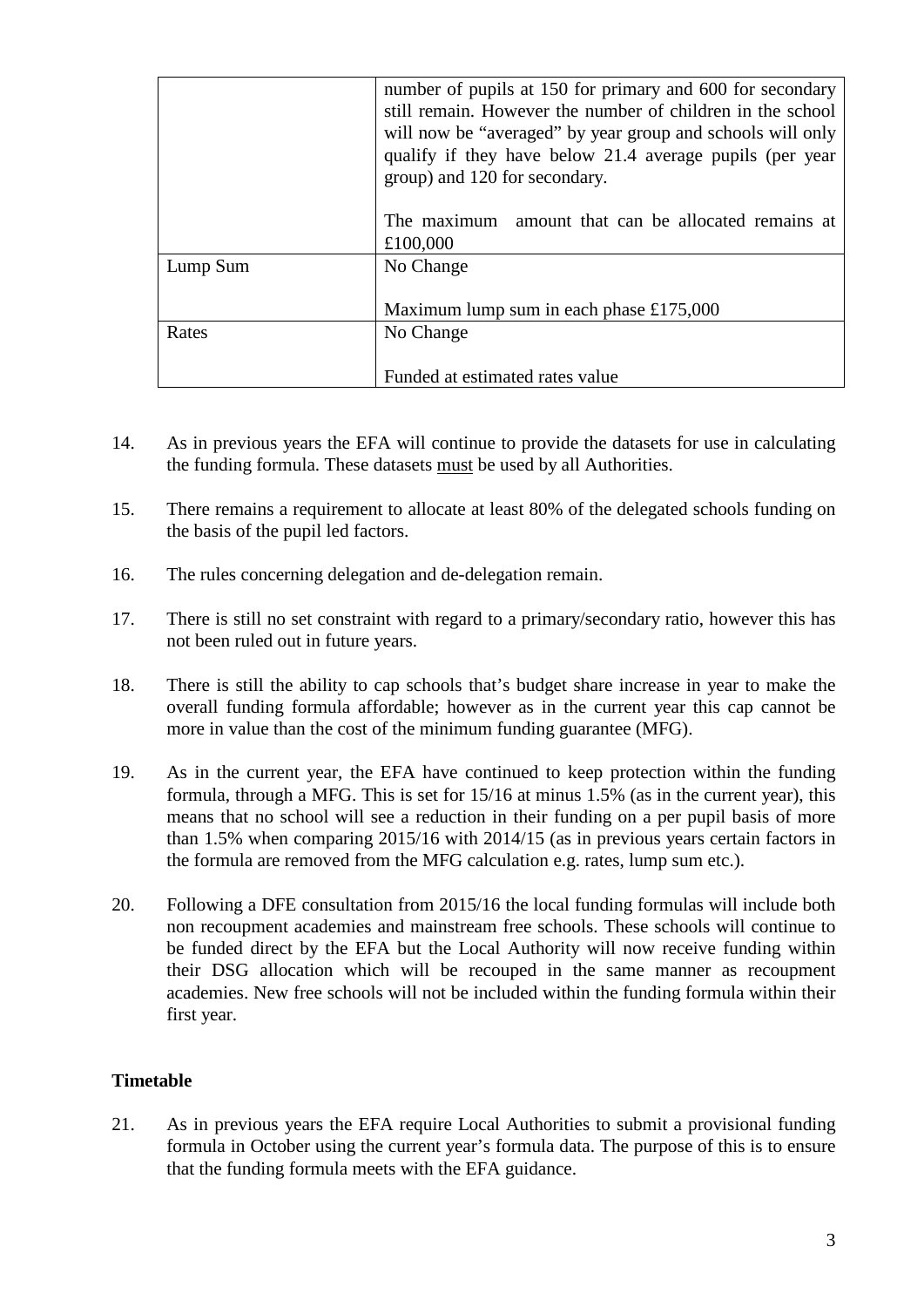- 22. Prior to submitting this provisional formula Authorities are required to model changes and consult with all schools, prior to receiving approval from Schools Forum.
- 23. Following the October census a final funding formula needs to be submitted to the EFA in January. Once approved this submission will be the final funding for 2015/16.
- 24. Maintained schools will be funded from April 15 to March 16 at the level included in the funding formula. Academies will continue to be funded direct by the EFA based on the academic year. The EFA will fund academies based Darlington's funding formula, but will adjust in line with previous funding agreements.
- 25. Between the October submission and the final January submission no funding factors can be changed, the only adjustments allowed concern the unit values. Therefore any changes to factors must be made in the October submission.
- 26. The table below outlines the key dates in the setting of school budget shares for 2015/16.

| Action                                 | Deadline                        |
|----------------------------------------|---------------------------------|
| Requests for MFG exclusions and        | $30th$ September                |
| adjustments                            |                                 |
| Circulation of School Forum paper      | $30th$ September                |
| with proposed funding formula for      |                                 |
| 2015/16 to all schools                 |                                 |
| <b>School Census</b>                   | $2nd$ October                   |
| <b>School Forum</b>                    | 7 <sup>th</sup> October         |
| Submission<br>funding<br>of proposed   | $31st$ October                  |
| formula to the EFA                     |                                 |
| Reissue of formula tool by the EFA     | Mid December                    |
| including the October 14 census data   |                                 |
| Publication of Schools block DSG       | Week commencing $15th$ December |
| allocations                            |                                 |
| Final requests for MFG exclusions and  | $31st$ December                 |
| adjustments                            |                                 |
| Circulation of School Forum paper      | $6th$ January                   |
| with final funding formula for 2015/16 |                                 |
| to all schools                         |                                 |
| <b>School Forum</b>                    | 13 <sup>th</sup> January        |
| Submission of final funding formula    | 20 <sup>th</sup><br>January     |

### **Proposed Funding Formula for 2015/16**

- 27. As Darlington has one current non recoupment academy this school must be added into the funding formula for 2015/16. This schools budget share will be calculated on the same basis as all other schools.
- 28. As there is the addition of a non recoupment academy into the funding formula the total cost of the formula will increase in line with this schools budget share. In order to compensate Authorities for this the EFA will add additional funding into the DSG. The EFA will calculate the value of this additional funding using the current funding formula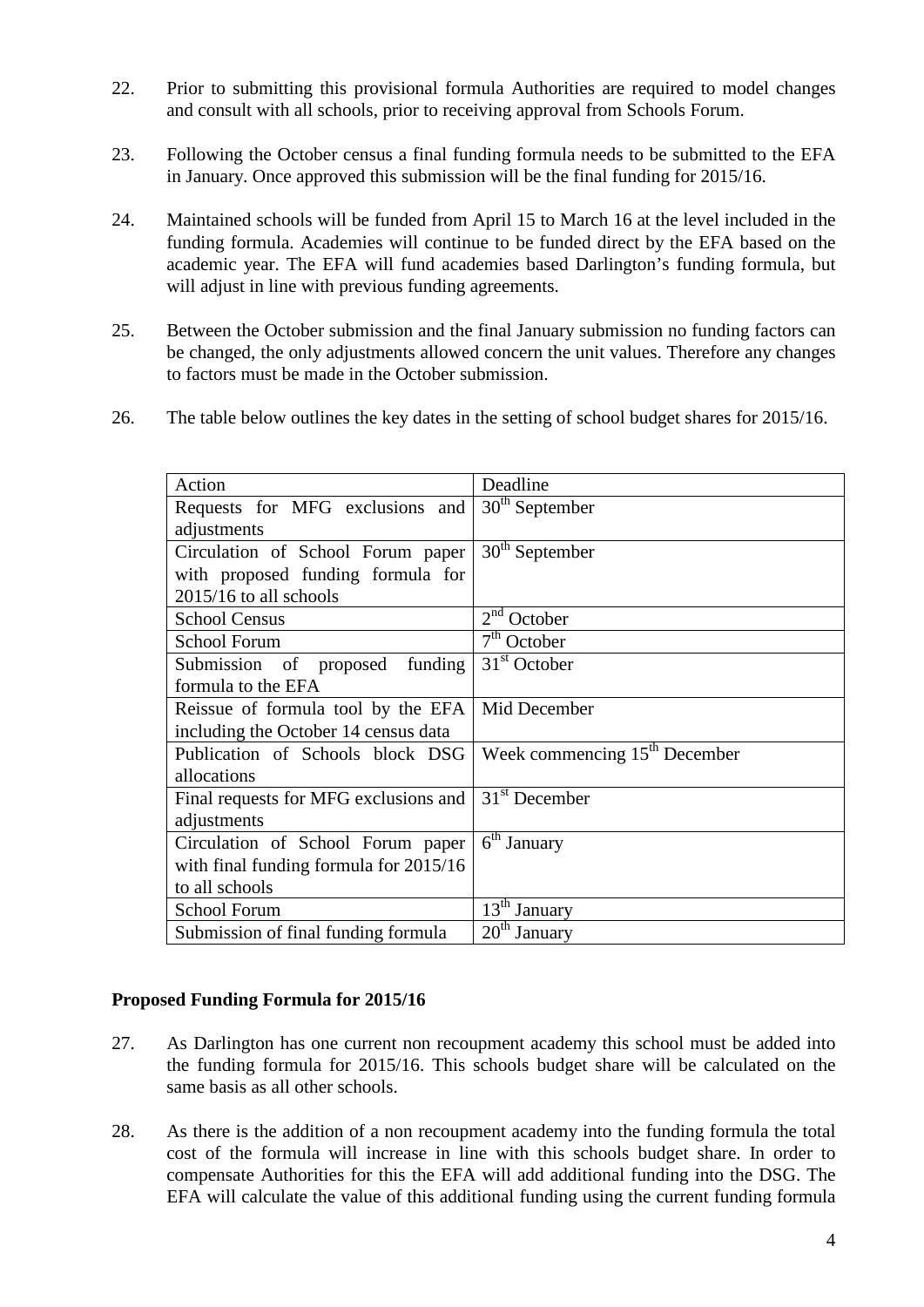factors and unit values. The EFA have provisionally allocated an additional £3.4 million to Darlington's DSG, the final increase will be notified with the final DSG allocations.

- 29. In the summer of 2013 consultation took place with all schools regarding the changes to the funding formula for 2014/15, this resulted in Forum agreeing to the set of factors used in the formula as listed in the table at paragraph 13. As there has been no major changes in the EFA formula requirements for 2015/16 it is **proposed that the 2015/16 funding formula mirrors the current formula and therefore uses the same factors in 2015/16 as is used in 2014/15.**
- 30. The attached appendix 1 shows the provisional school budget shares for 2015/16. It is stressed that these budgets have been calculated using the current years data and therefore are for comparison purposes against the existing formula only. The final budget shares for 2015/16 will be recalculated using the October 14 census data and will be presented to Forum in January.
- 31. The provisional budgets have been calculated using the same unit values as in the 14/15 formula. In addition the lump sum and sparsity factors have been included at the values in 15/16 as in 2014/15 (i.e. Lump sum £175,000, sparsity lump sum £35,000).
- 32. The figures included in the provisional 15/16 formula currently include the rates budgets that were included in the 2014/15 formula. In the final formula for 15/16 the rates will be updated to the estimated charge for 2015/16 by increasing by the relevant percentage uplift (at the time of writing this is expected to be roughly 2%). In addition an adjustment will be made to any school where the rates value included in the 14/15 formula were different from the actual rates paid, as rates are funded at the actual value within the formula.
- 33. Any school that has a lower budget share calculated in the provisional 15/16 formula than the current year will be receiving MFG protection in 14/15. As Forum will be aware the MFG gives any school with a decreasing budget, tapered protection (to a maximum decrease of 1.5% per pupil) each year until the budget share meets the revised budget. In 15/16 the MFG will have moved on by one year, hence the budget can decrease by up to 1.5% (per pupil) based on the 2015/16 MFG protection. Appendix 1 shows the changes in MFG protection and capping for each school, to balance the current year school budget share to the 2015/16 funding formula.
- 34. To make the current year formula affordable schools that gained over 5.14% were capped. Therefore any school that had a capped increase in 14/15 will have an increased budget share in 2015/16, however as in 15/16 capping still applies to increases in order to make the overall funding formula affordable. Capping has been set at 1.29% in the provisional formula for 2015/16. Again this capping level will be subject to change in the final formula submission in January.
- 35. In order to calculate the overall affordability of the funding formula it has been assumed at this point that the same level of funding will be available for the school budget share in 15/16 as was available in 2014/15. The only exception to this is to increase the formula by £3.4 million for the addition of the non-recoupment academy. For illustration at this point it is assumed that the value of the non-recoupment academies budget share will be matched by the same increase in DSG funding. The total cost of the funding formula in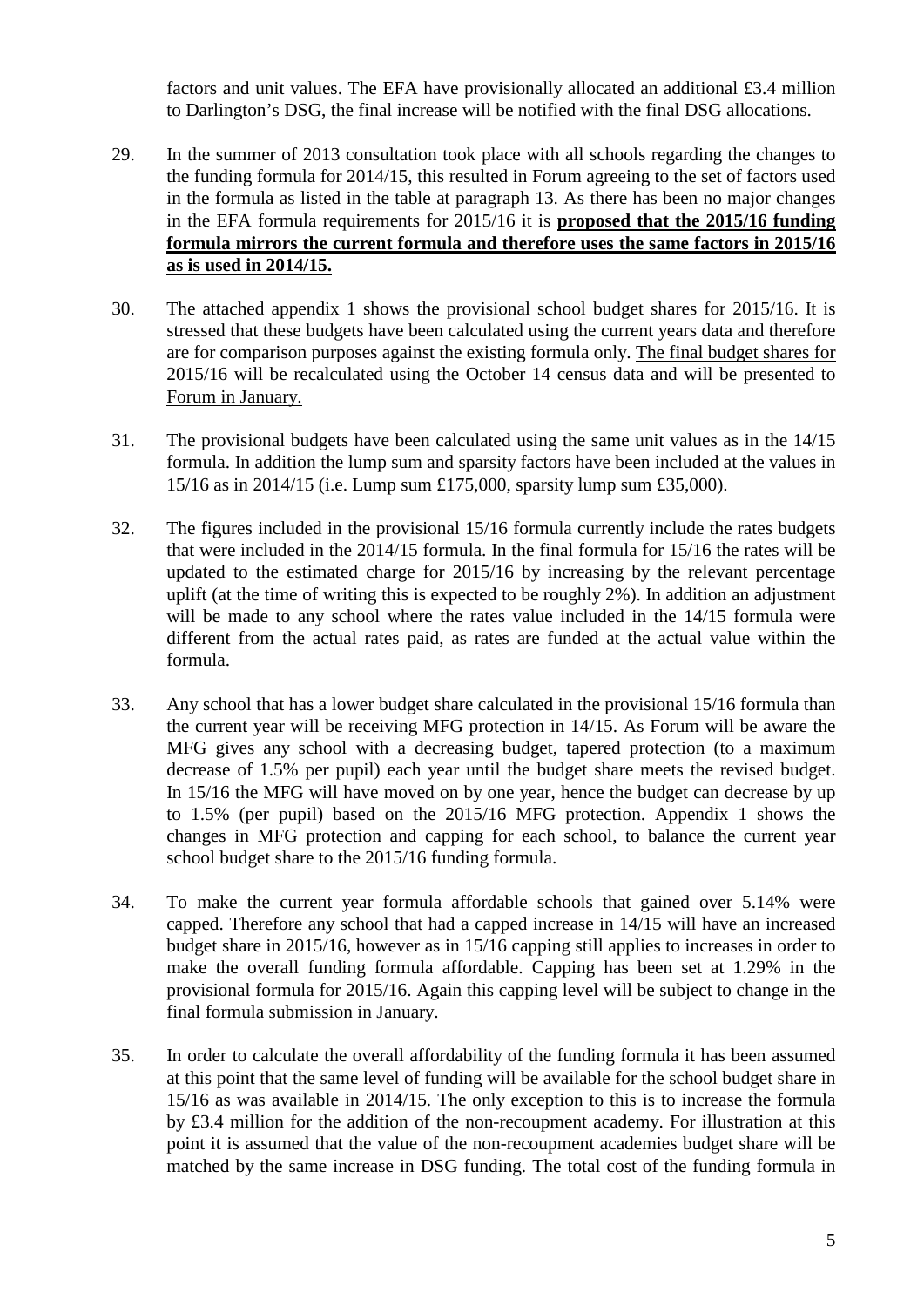2014/15 is £56,256,165, therefore the amount of funding allocated in this proposal is £59,685,047

- 36. In the event that when the DSG allocations are received for 2015/16 that there is more (or less) funding available then the unit values will be amended to make the overall formula affordable. Any changes will be detailed in the report presented to Forum in January for the final formula.
- 37. As in the current year it is proposed to continue to use the sparsity factor. Although there has been a change to the qualification criteria this change has not affected Darlington's schools. As in the current year only one school qualified for this factor automatically (High Consicliffe Primary), however in 14/15 permission was sought from the EFA for Bishopton/Redmarshall to benefit from this factor as although the school fell short of the qualification distance by 0.1 miles as the crow flies, the actual road distance was significantly more. Permission to include Bishopton/Redmarshall in the sparsity factor was grant in 14/15. Again a request has been made to the EFA to continue this which has been approved. Therefore in the proposed formula, as in the 14/15 formula both Bishopton/Redmarshall and High Coniscliffe primary schools qualify for this factor. i.e. there is no change.

## **SEN Changes**

- 38. As Forum members will be aware, within the 2014/15 funding formula changes were required to Darlington's formula to meet the EFA new requirement that the first £6,000 of high needs expenditure be reflected in school budgets. As Darlington had previously delegated funding at a higher level, this required the extraction of funding from schools budgets in order to facilitate future top up payments to schools at the new threshold.
- 39. Work is ongoing between SEN Officers and schools to implement the changes to high needs funding and is subject to discussion in another agenda item of this meeting.
- 40. Due to changes in the high needs system, prior to implementation, it is not known if further funding will need to be moved from the schools block to the high needs block or not. Therefore at this stage no changes have been made to the provisional 2015/16 funding formula for high needs. It may be the case that following the implementation of the new high needs system that further revisions are required to the high needs budget, which may result in changes to future funding formulas. Any future changes will be presented to Forum as they arise.

### **Distribution of Underspend**

- 41. As Forum will be aware a large underspend was rolled forward from 2013/14 that was originally proposed to be distributed to all schools during this year. However due to EFA rules this distribution could not take place until the next funding formula calculation, therefore the funding formula has been updated to distribute this underspend in 2015/16.
- 42. No underspend was distributed in the 2014/15 funding formula, as there was a concern that distributing underspend through the funding formula would, due to MFG protection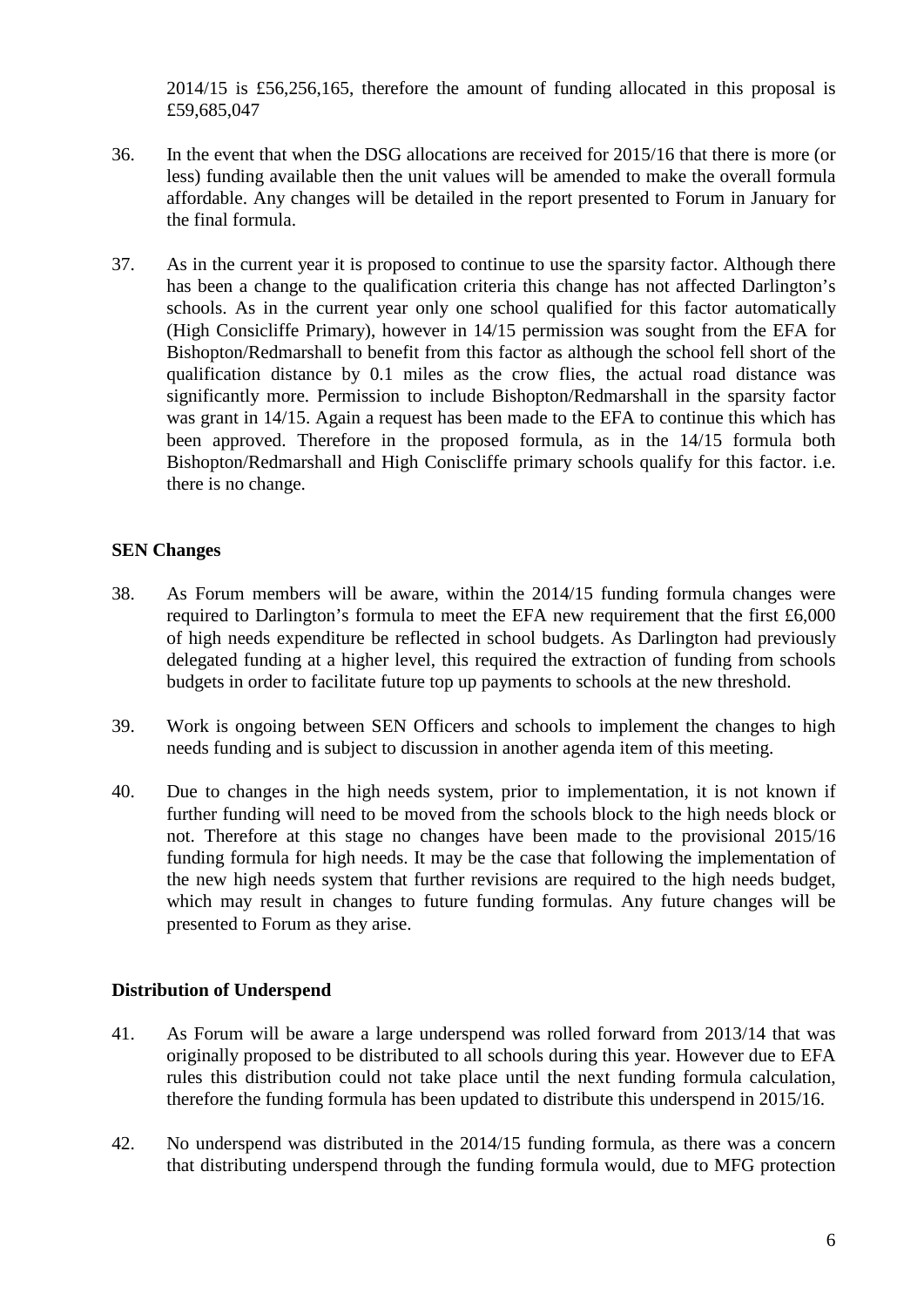only favour the schools that were seeing an increase within their budget as a result of the new formula (and to a lesser extent those that were just inside the MFG protection).

- 43. In addition another concern was that the increase in budget shares resulting from distribution through the funding formula would increase the baseline for calculating the MFG in future years and therefore potentially make futures formulas unaffordable.
- 44. Following discussion with the EFA it was ascertained that both of these concerns could be removed through the use of an MFG exemption. Simply this means that the distribution of this one off funding would be excluded from the MFG calculation. This has been tested in the modelling and does achieve the required outcome.
- 45. Forum approved at their June meeting to request a MFG exemption from the EFA for the 2015/16 funding formula. The purpose of this request is to allow the fairest distribution of underspend in 2015/16. This request has been made to the EFA and has been approved.
- 46. Forum previously agreed that the fairest way to distribute underspend would be to increase the AWPU by the same amount per pupil for all phases in each school. (i.e. the AWPU will increase by the same value per pupil). This increase in AWPU will be for one year only to distribute the current held underspend.
- 47. In order to calculate the amount by which the AWPU will increase, the underspend to be distributed (£963,359 at this point) will be divided by the total number of children in the funding formula.
- 48. Following consultation with the Education Funding Agency, Darlington's funding formula must treat all schools in the 2015/16 calculation on the same basis. This includes the distribution of one off underspend.
- 49. Based on a total of 13,952 pupils the distribution of underspend will add approximately £69 per pupil to school budget shares for 2015/16 only.
- 50. Appendix 2 displays the distribution of underspend to schools within the formula for 2015/16. It should be noted that the figures included are for illustration purposes as they are based on the existing formula pupil numbers. The final distribution will be made on the October 14 census, therefore the actual distribution will change dependent on the total number of pupils (i.e. the unit rate) and the spread of pupils. Again the final distribution will be detailed in the January Forum paper.

### **Summary**

- 51. In summary it is proposed that the funding formula for 2015/16 will mirror the 2014/15 formula in that the same factors will be used in both years.
- 52. At this stage it is proposed that no changes will be made to school budget shares for SEN high needs changes in 2015/16.